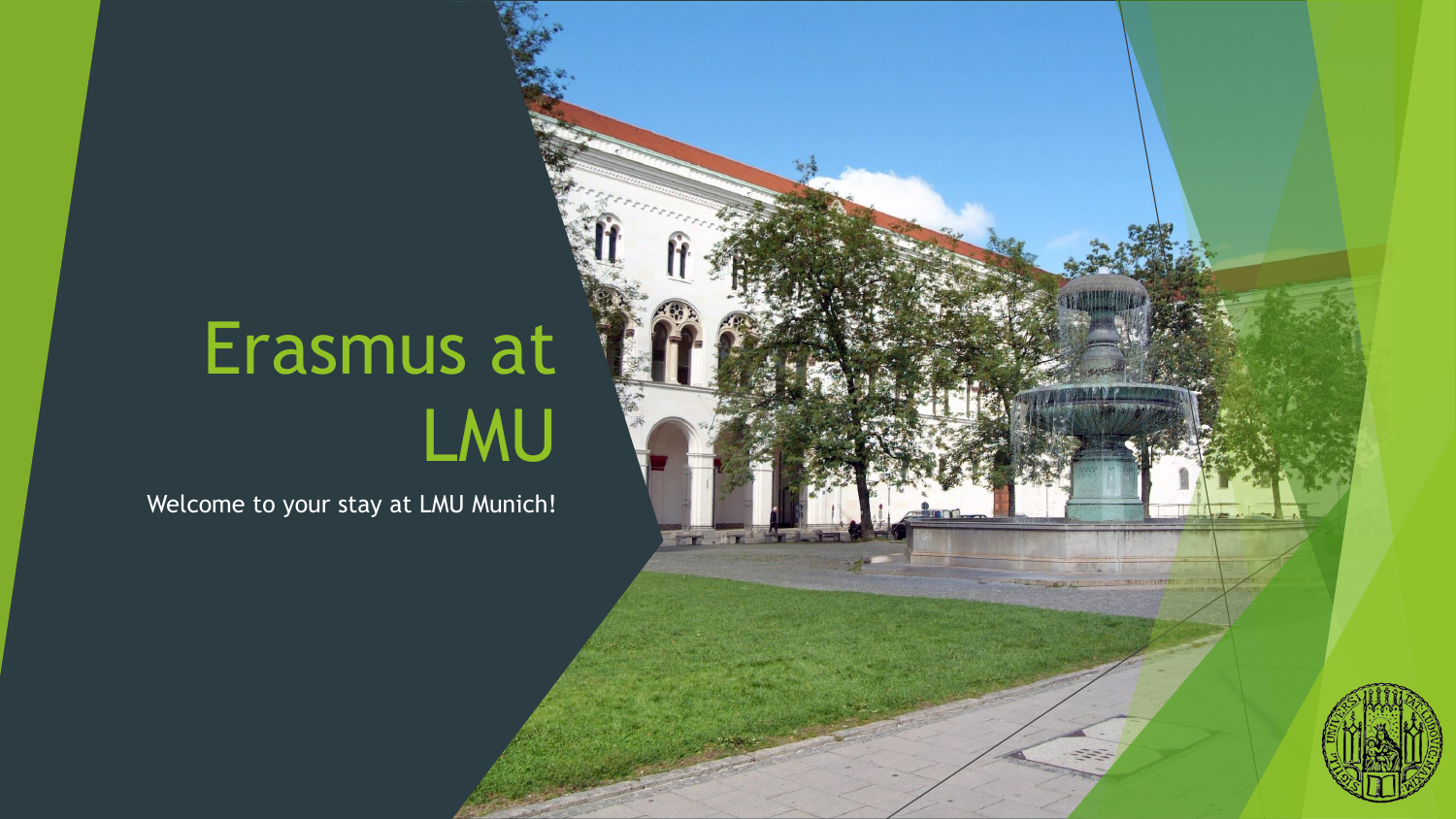

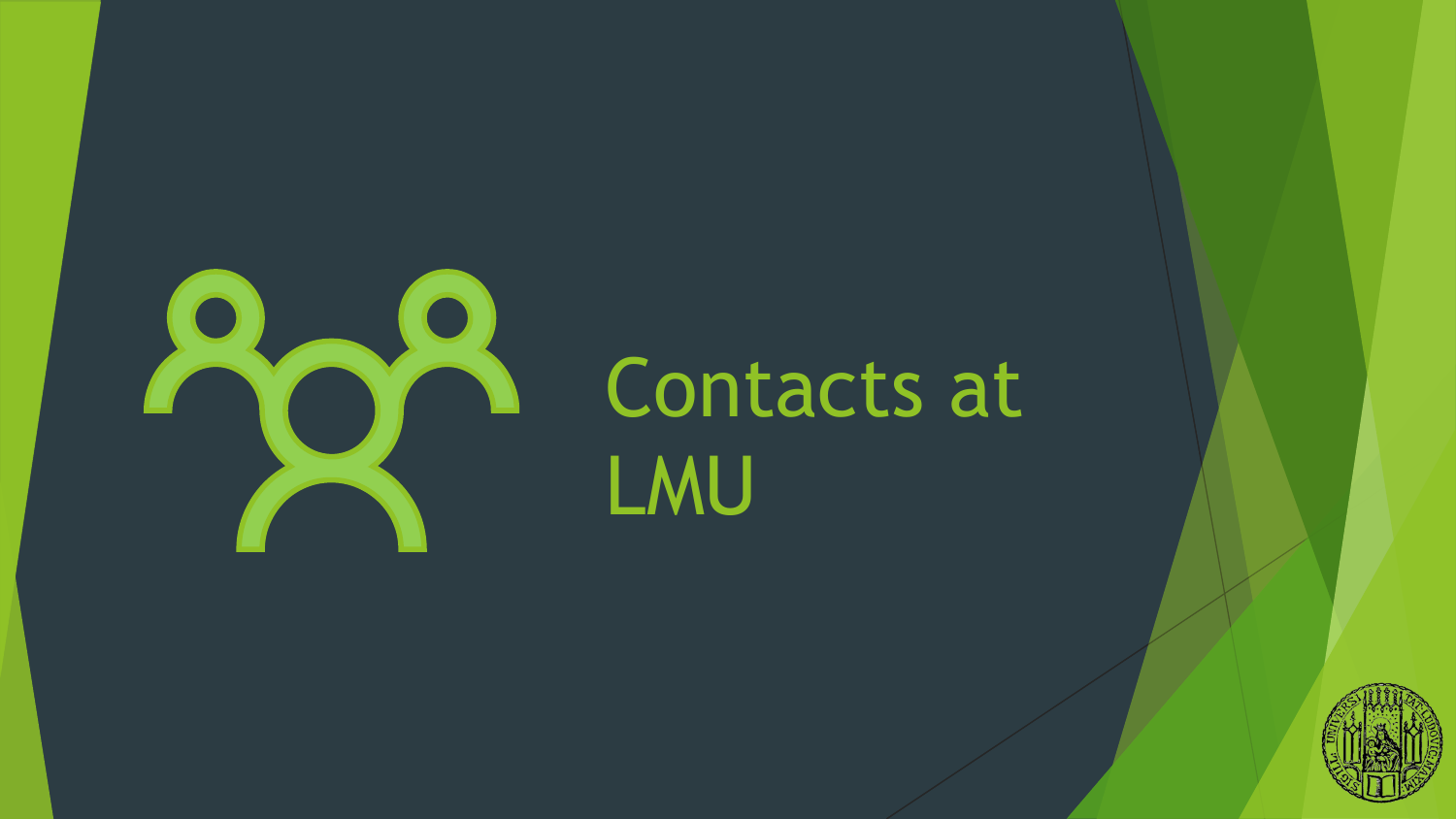# **Erasmus** coordinator

During your stay Dr Kelnberger will help you if any problems arise. You will receive his contact details with your letter of acceptance.

Official ERASMUS -email: erasmus[incoming@anglistik.uni-muenchen.de](mailto:erasmus-incoming@anglistik.uni-muenchen.de)

Dr Kelnberger's LMU-email: [christian.kelnberger@anglistik.uni](mailto:christian.kelnberger@anglistik.uni-muenchen.de)muenchen.de

Office hour: Fr., 8.30-9.30

To register for an office hour or a Zoommeeting, please send an email to Dr Kelnberger at least 24h before the day of the office hour. State what you would like to discuss and you will be notified whether the office hour will happen via email, telephone or online via Zoom-Invitation.

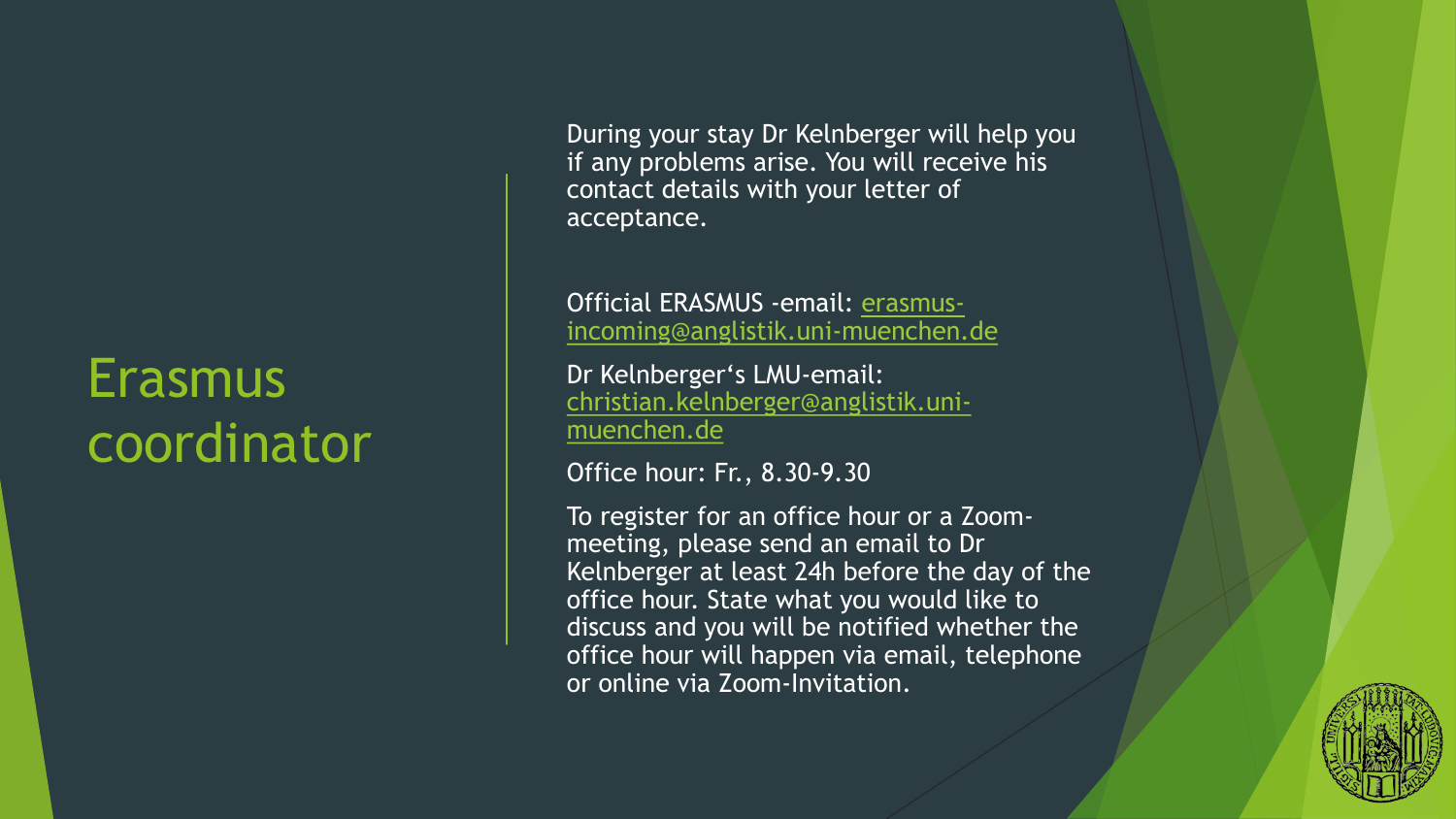# International **Office**

The International Office is responsible for most of the topics in and around ERASMUS. They will help you with any problems you might have.

#### email: [erasmus-incoming@lmu.de](mailto:erasmus-incoming@lmu.de)

Website: https://www.lmu.de/en/study/important[contacts/international-office/index.html](https://www.lmu.de/en/study/important-contacts/international-office/index.html)

Coordinator German Department: Claudia Agne: [c.agne@lmu.de](mailto:c.agne@lmu.de)

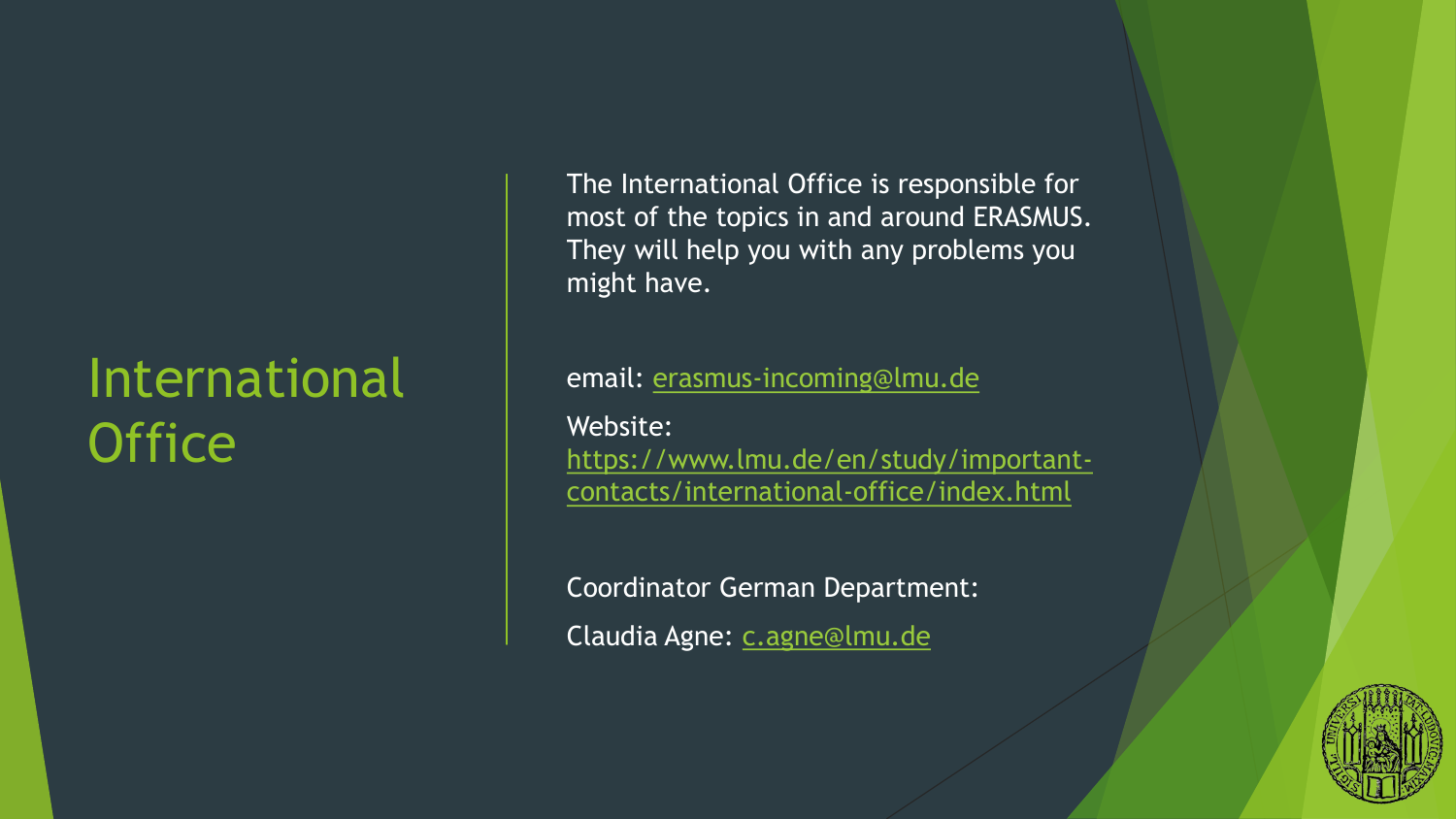

# LMU online

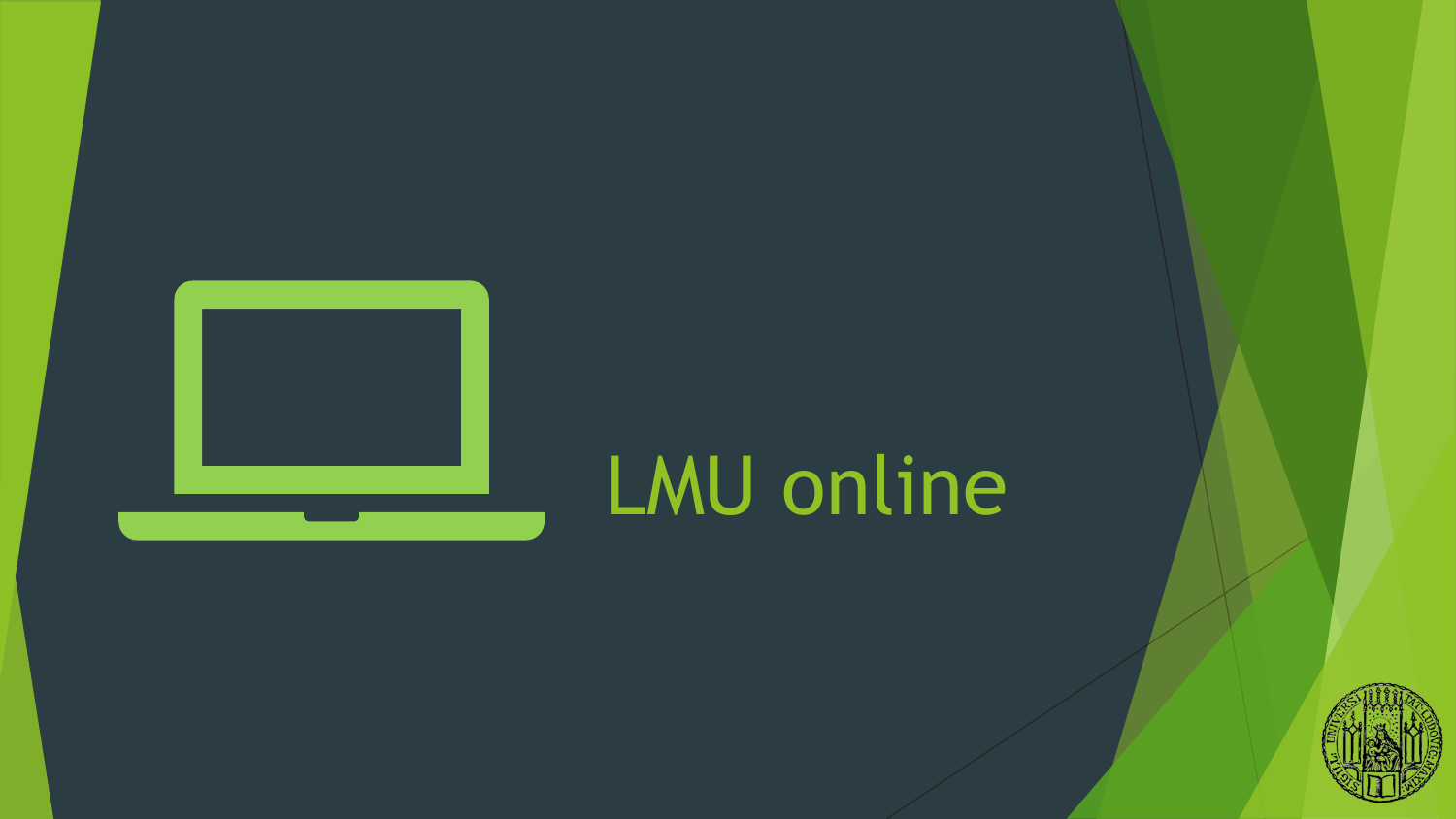# Campus ID and Campus Mail

#### Campus ID

- $\blacktriangleright$  The Campus ID is used for many online services provided by the university and ist partners
- ▶ You should have received information on how to get a Campus ID with your immatriculation
- If you do not have a Campus ID yet, please contact the IT-Servicedesk via the contact form at https://www.itservicedesk.uni[muenchen.de/anfrage/index.html](https://www.it-servicedesk.uni-muenchen.de/anfrage/index.html)

Campus Mail

Please use your Campus Mail to correspond with teachers and other LMU officials. Teachers are not allowed to answer mails sent from private accounts because of data protection issues.

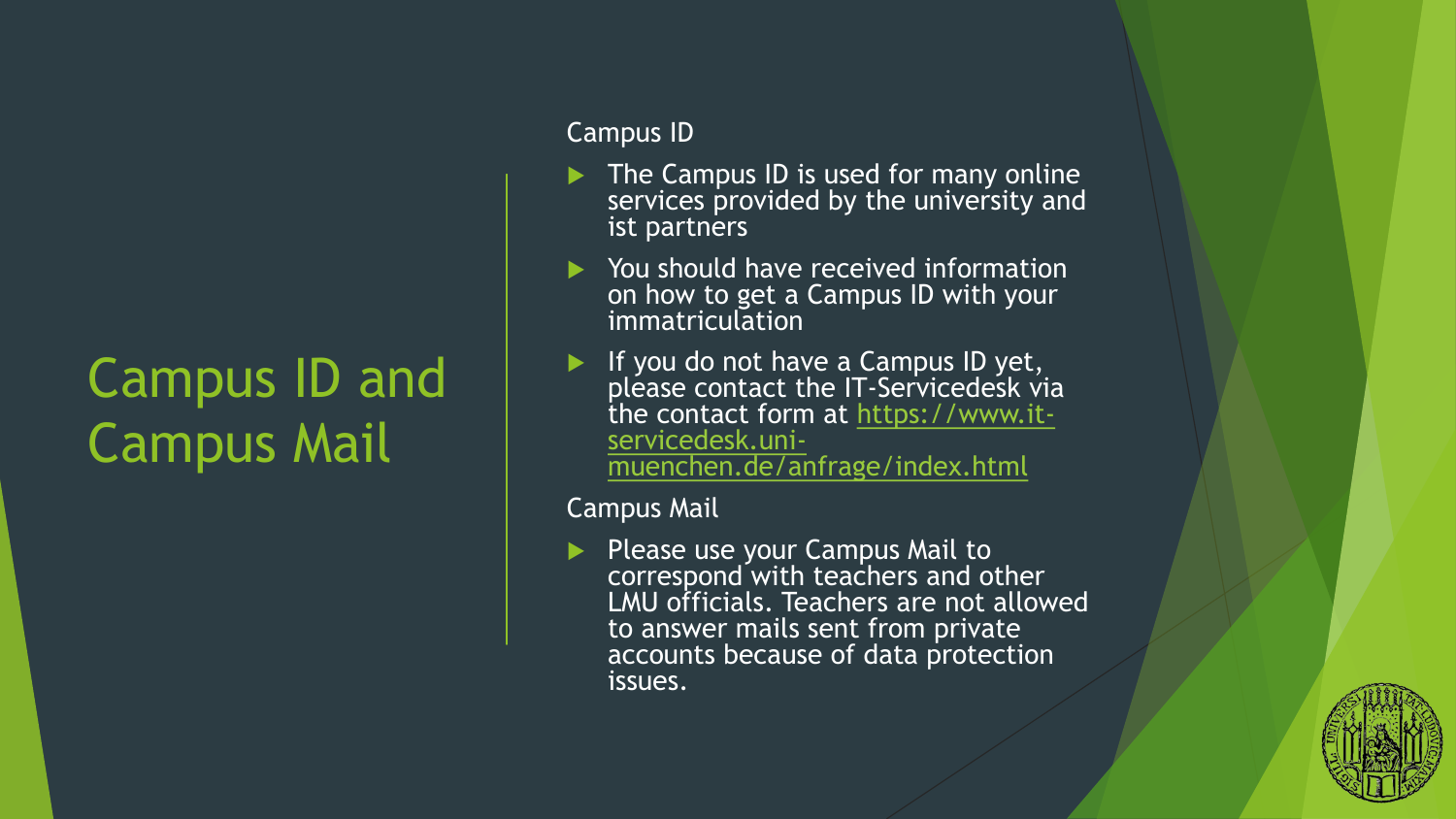

MAXIMILIANS-LMU-PORTAL **MAILBOX** 

#### www.lmu.de | LMU-Portal Start | Benutzerkonto





# LMU Mail Tip

- You can forward your emails from your LMU Mail mailbox to a private mailbox by clicking "Weiterleitung" in at the bottom of the page.
- In some email programs, such as Outlook or Gmail, you can edit the sender, which allows you to answer directly form a private account with your Campus Mail adress

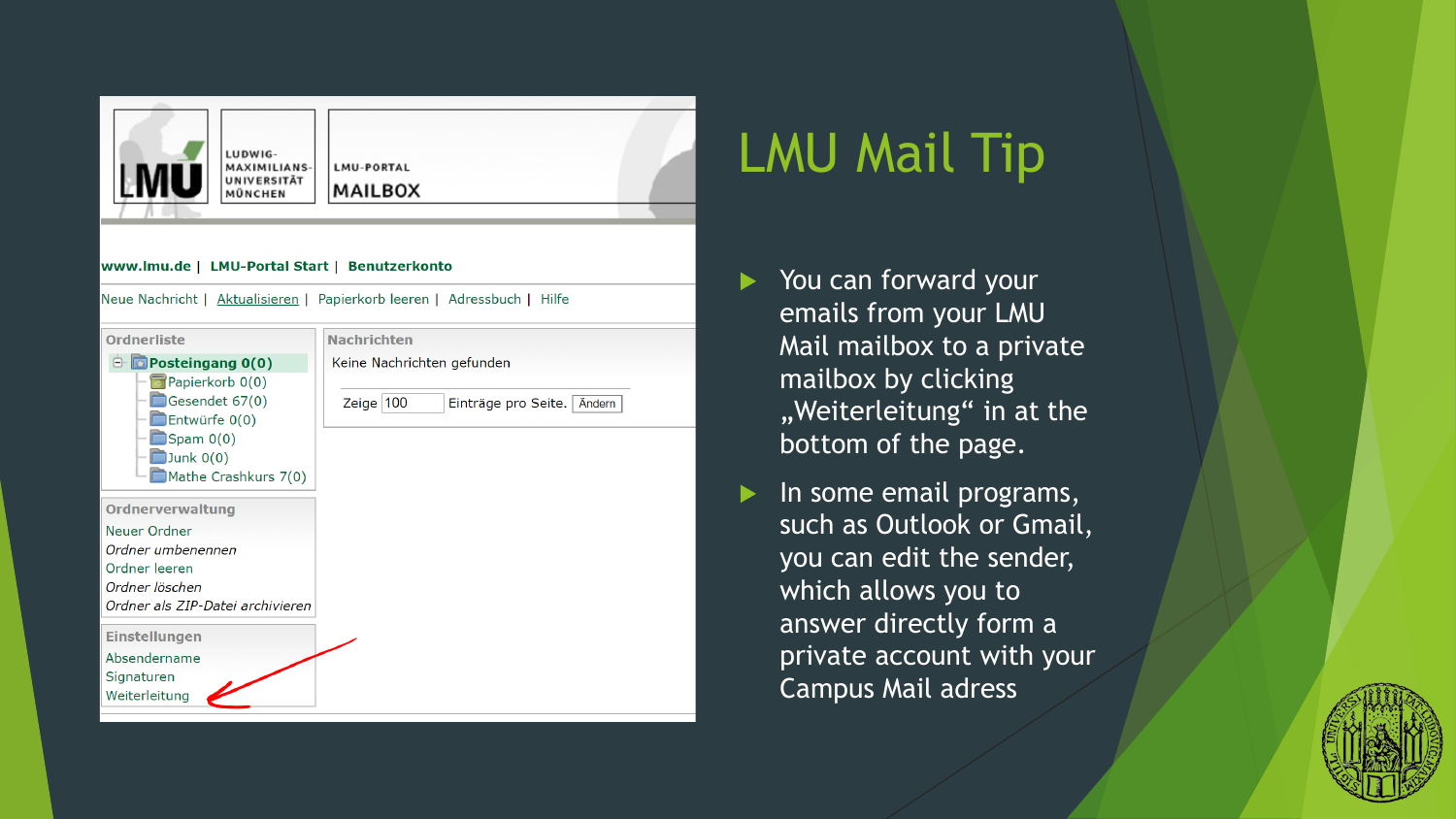

## LSF

 The course catalogue for Erasmus students can be found at

https://lsf.verwaltung.unimuenchen.de/qisserver/rds?state=wtree& [search=1&trex=step&root120211=1%7C476](https://lsf.verwaltung.uni-muenchen.de/qisserver/rds?state=wtree&search=1&trex=step&root120211=1%7C476224%7C473189%7C467542&P.vx=kurz) 224%7C473189%7C467542&P.vx=kurz

 If you want to take courses that are not in the catalogue, you can find them by clicking on "Vorlesungsverzeichnis"

 Please note that you are only guaranteed a spot in courses from the Erasmus catalogue

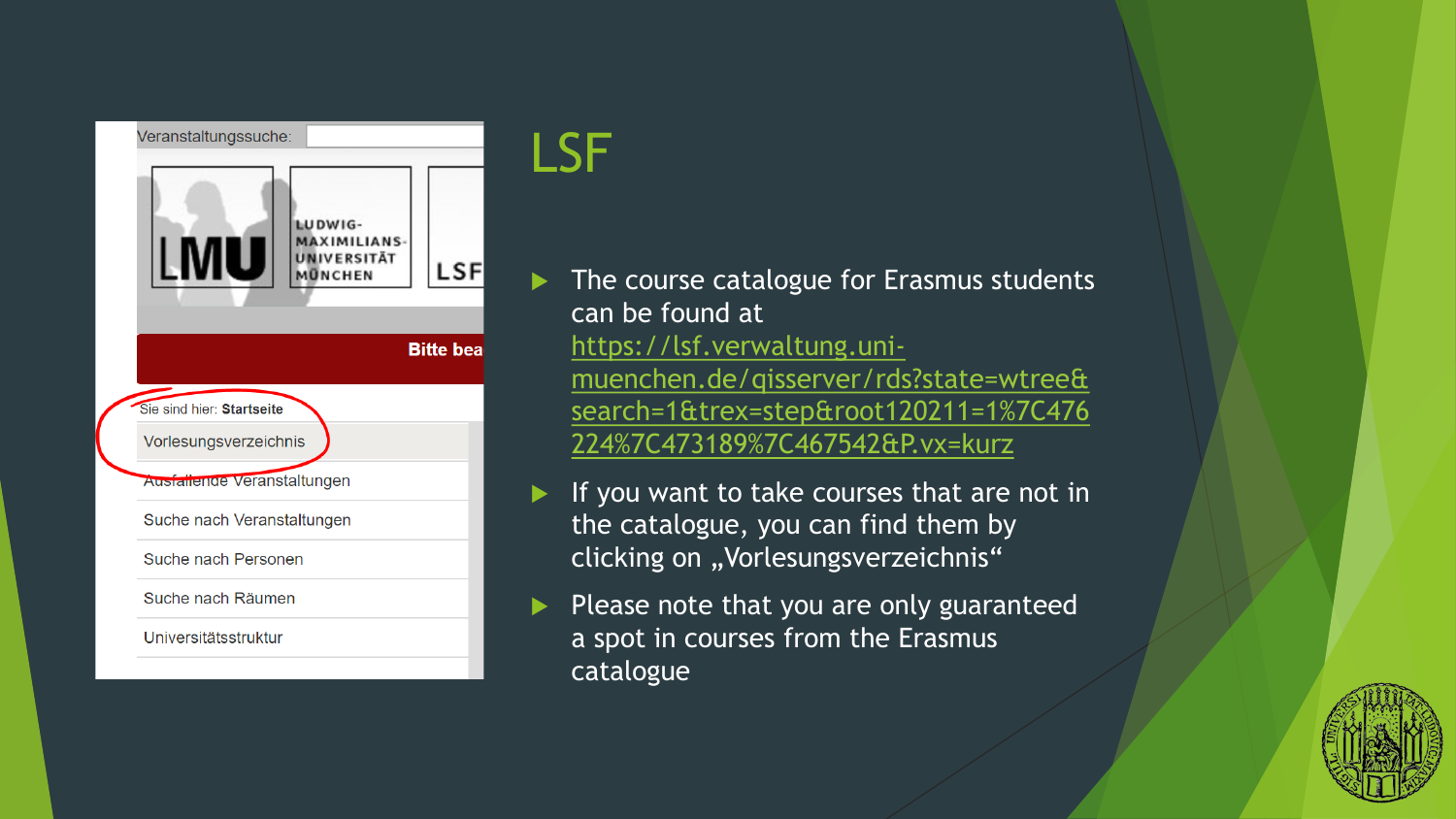## Zoom

- You can log into Zoom with your LMU Campus ID and password via this link: https://lmu [-munich.zoom.us](https://lmu-munich.zoom.us/)
- If you have problems signing in, please contact the IT -Servicedesk via the contact form at https://www.itservicedesk.uni [muenchen.de/anfrage/index.html](https://www.it-servicedesk.uni-muenchen.de/anfrage/index.html)

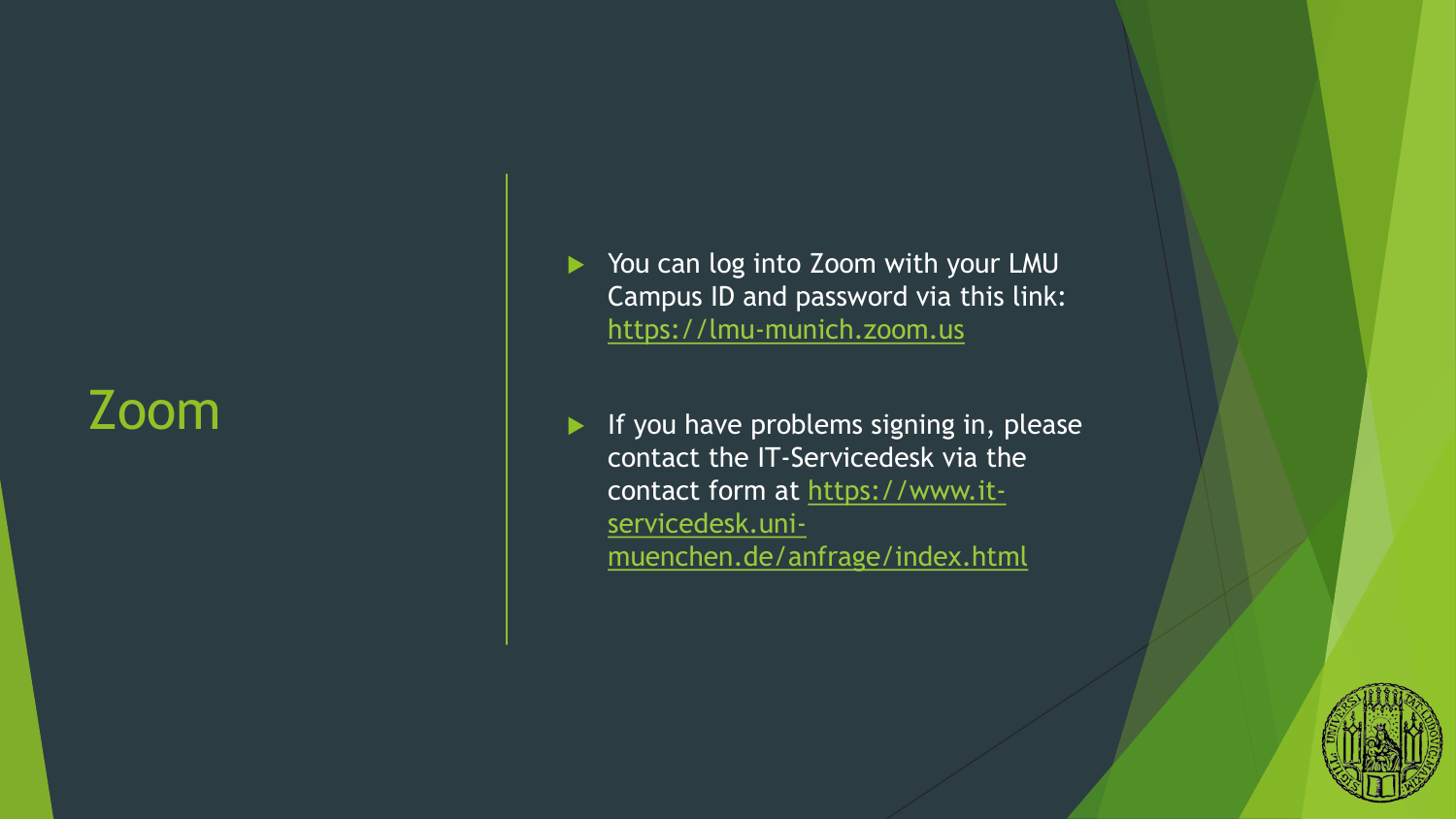# LMU Library

- ▶ OPAC: an online catalogue of all books and papers available at https://www.ub.uni[muenchen.de/suchen/online](https://www.ub.uni-muenchen.de/suchen/online-katalog/index.html)katalog/index.html
- E-Medien-login: can be acccessed with your Campus ID. It contains online versions of a lot of books the library provides.

[https://login.emedien.ub.uni](https://login.emedien.ub.uni-muenchen.de/login)muenchen.de/login

[https://www.ub.uni-muenchen.de/e](https://www.ub.uni-muenchen.de/e-medien-der-ub/index.html)medien-der-ub/index.html

The LMUcard functions as a library card if you want to borrow books from the library

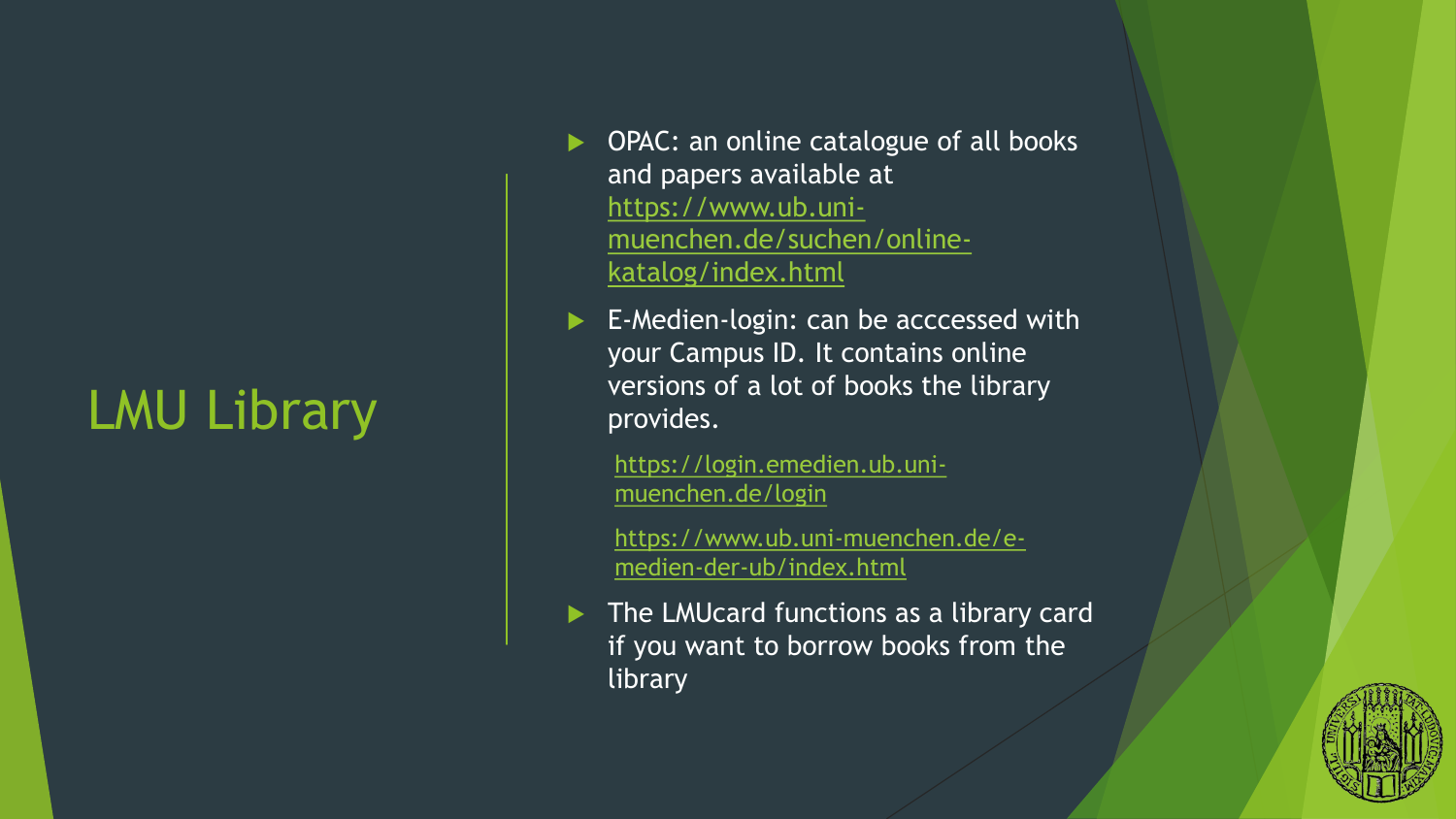# Useful Links

- **International Student Guide:** [https://www.lmu.de/en/workspace](https://www.lmu.de/en/workspace-for-students/international-student-guide/index.html) for -students/international -student guide/index.html
- **Information for Erasmus+ Students:** [https://www.lmu.de/en/study/all](https://www.lmu.de/en/study/all-degrees-and-programs/programs-for-international-visiting-students/erasmus-and-lmuexchange/index.html) degrees-and-programs/programs-forinternational-visitingstudents/erasmus -and lmuexchange/index.html
- Studying with a disability: [https://www.lmu.de/en/workspace](https://www.lmu.de/en/workspace-for-students/student-support-services/studying-with-a-disability/index.html)for -students/student -support services/studying-with-adisability/index.html
- Student accomodation: https://www.studentenwerk [muenchen.de/en/student](https://www.studentenwerk-muenchen.de/en/student-accommodation/) accommodation/

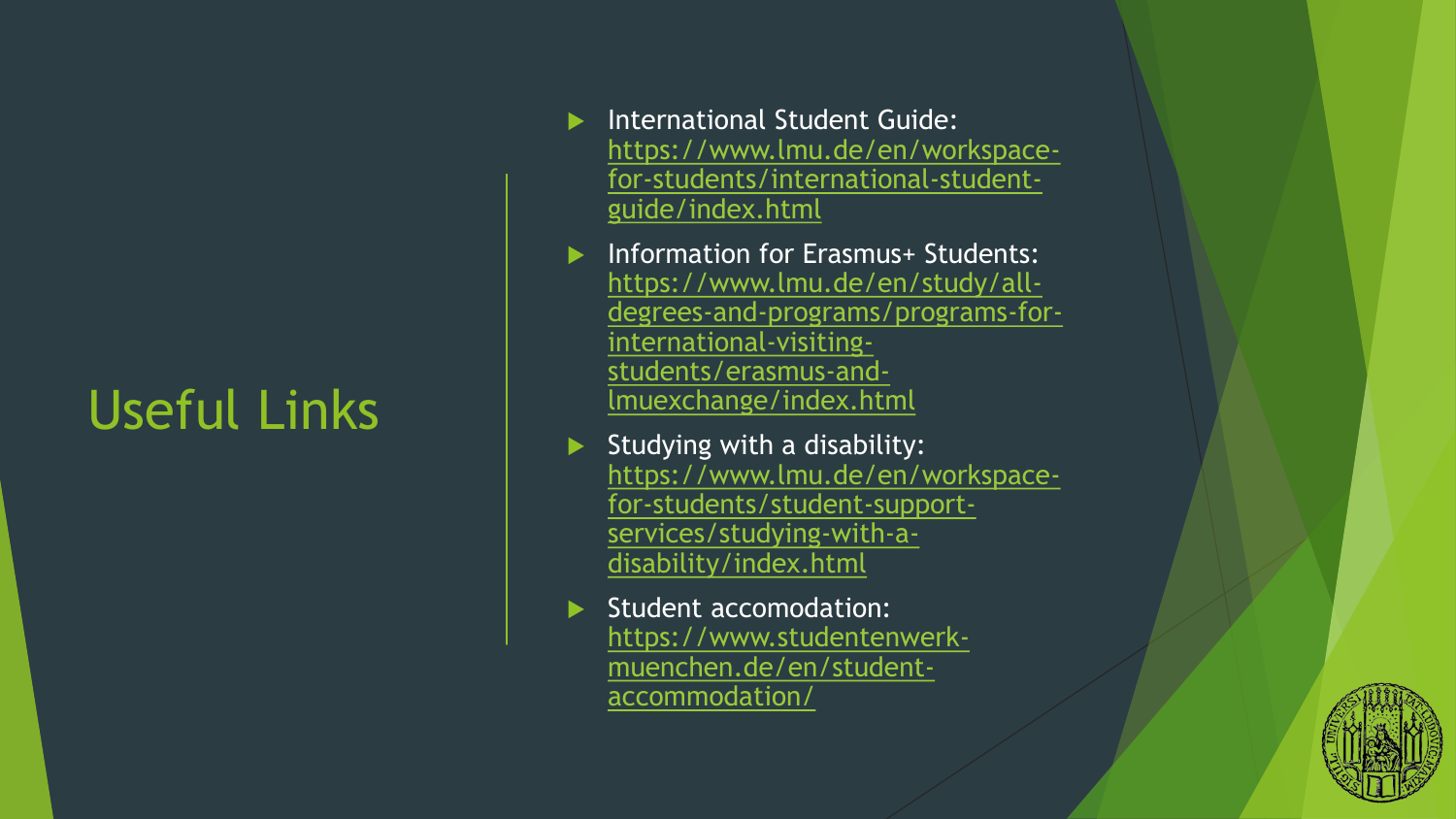

# Courses and Exams

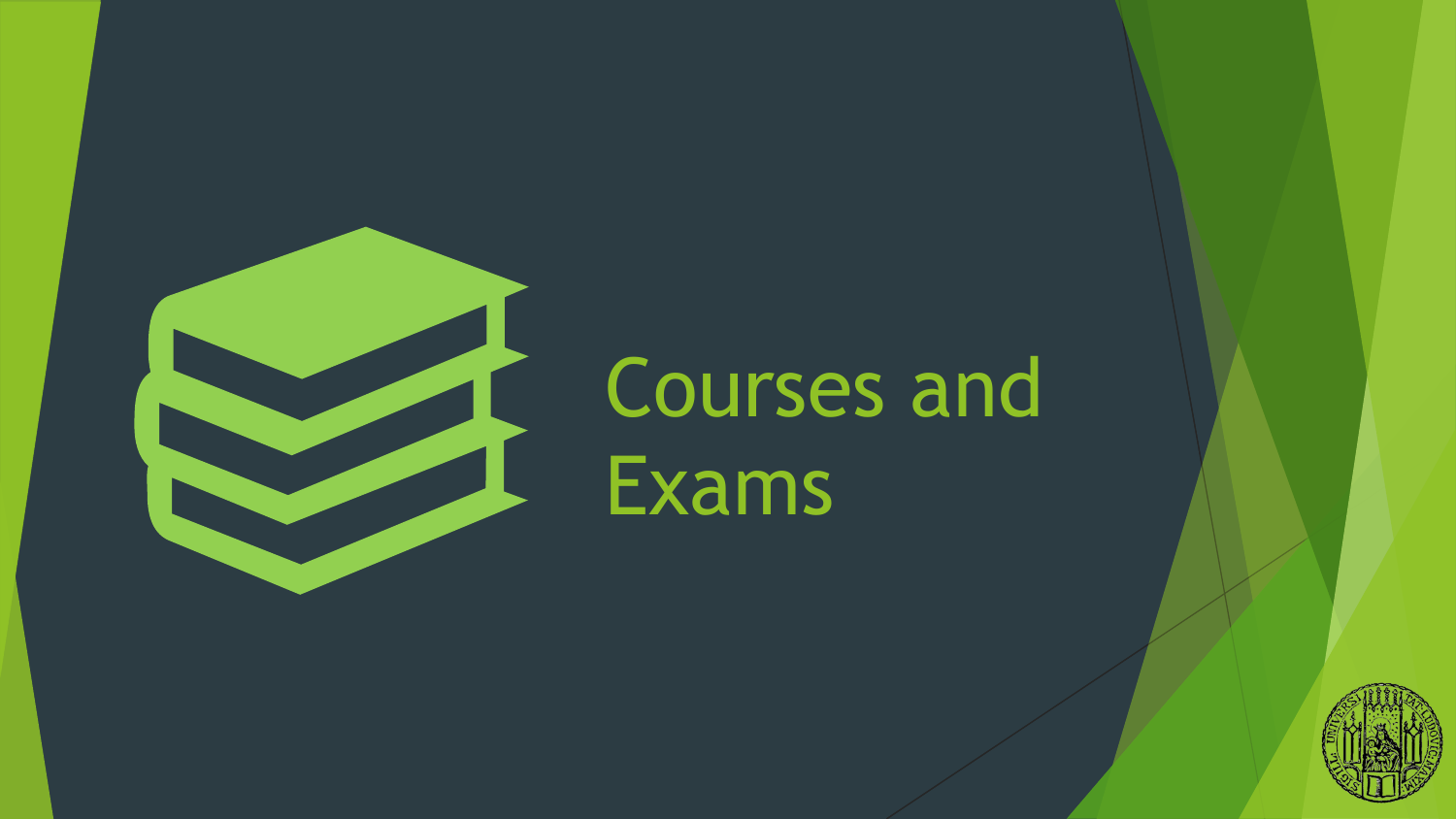# Erasmus course catalogue and **ECTS**

### **How many courses do I need to take?**

As a guideline full-time LMU Students would aim to achieve a semester workload of 30 ECTS. However, your home university will advise you on the number of credit points you are expected to achieve.

**Which courses can I take at LMU?**

All the courses for Erasmus students are listed on LSF. https://lsf.verwaltung.unimuenchen.de/qisserver/rds?state=wtree&s [earch=1&trex=step&root120211=1%7C47622](https://lsf.verwaltung.uni-muenchen.de/qisserver/rds?state=wtree&search=1&trex=step&root120211=1%7C476224%7C473189%7C467542&P.vx=kurz) 4%7C473189%7C467542&P.vx=kurz

If you want to take courses that are not in the Erasmus catalogue, you will not be guaranteed a spot. Please contact the teacher of the course to see if they have room for you.

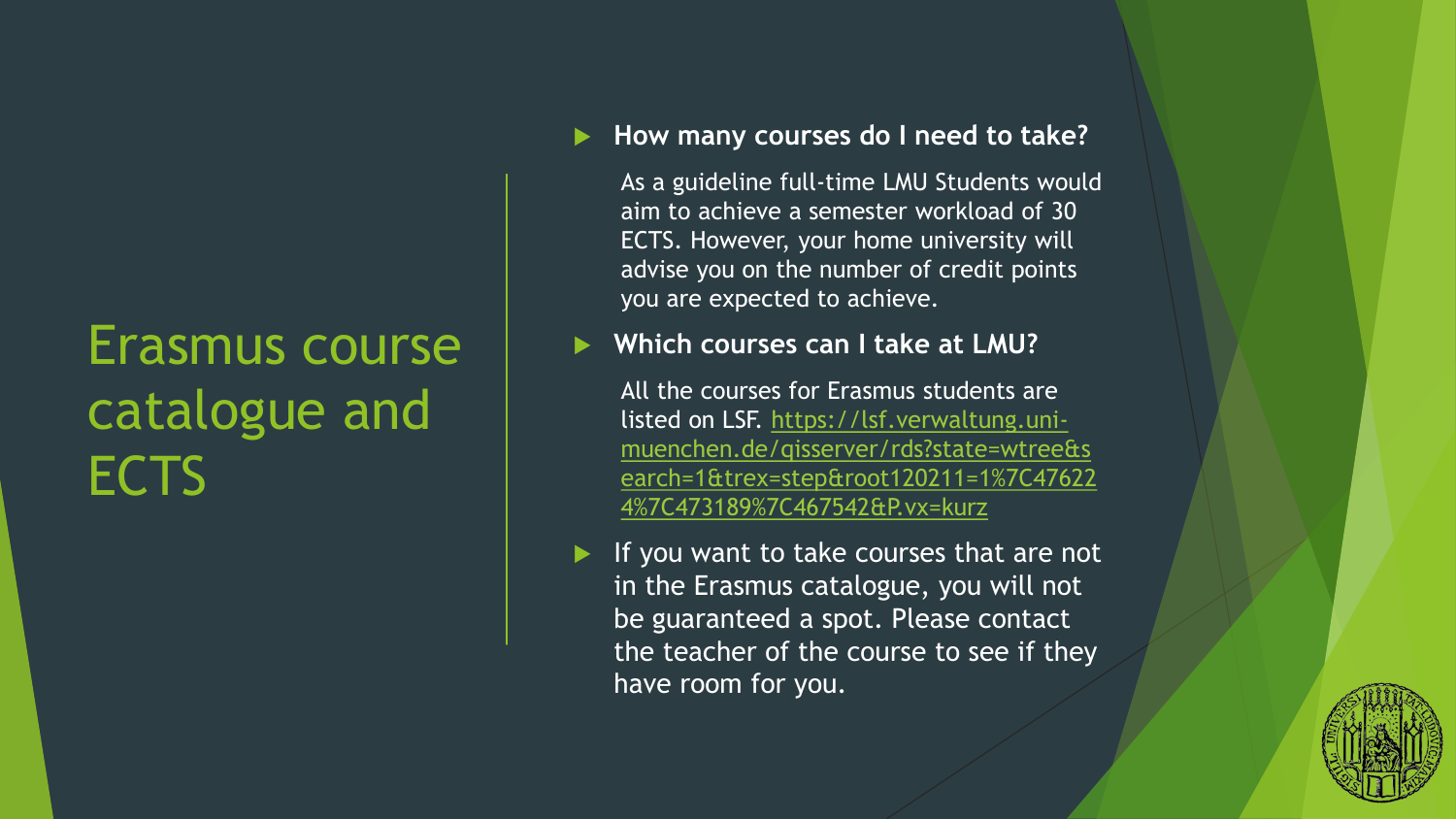# Learning agreements

Ideally you have your Learning Agreement (LA) completed and signed by your Home University.

If courses are not yet available on LSF before the time of departure, the LA needs to be changed and signed by Dr. Kelnberger upon arrival during the first weeks of the semester. If you have courses from other subjects on your LA (e.g. Spanish or Economics courses), you also need a signature from the respective coordinator.

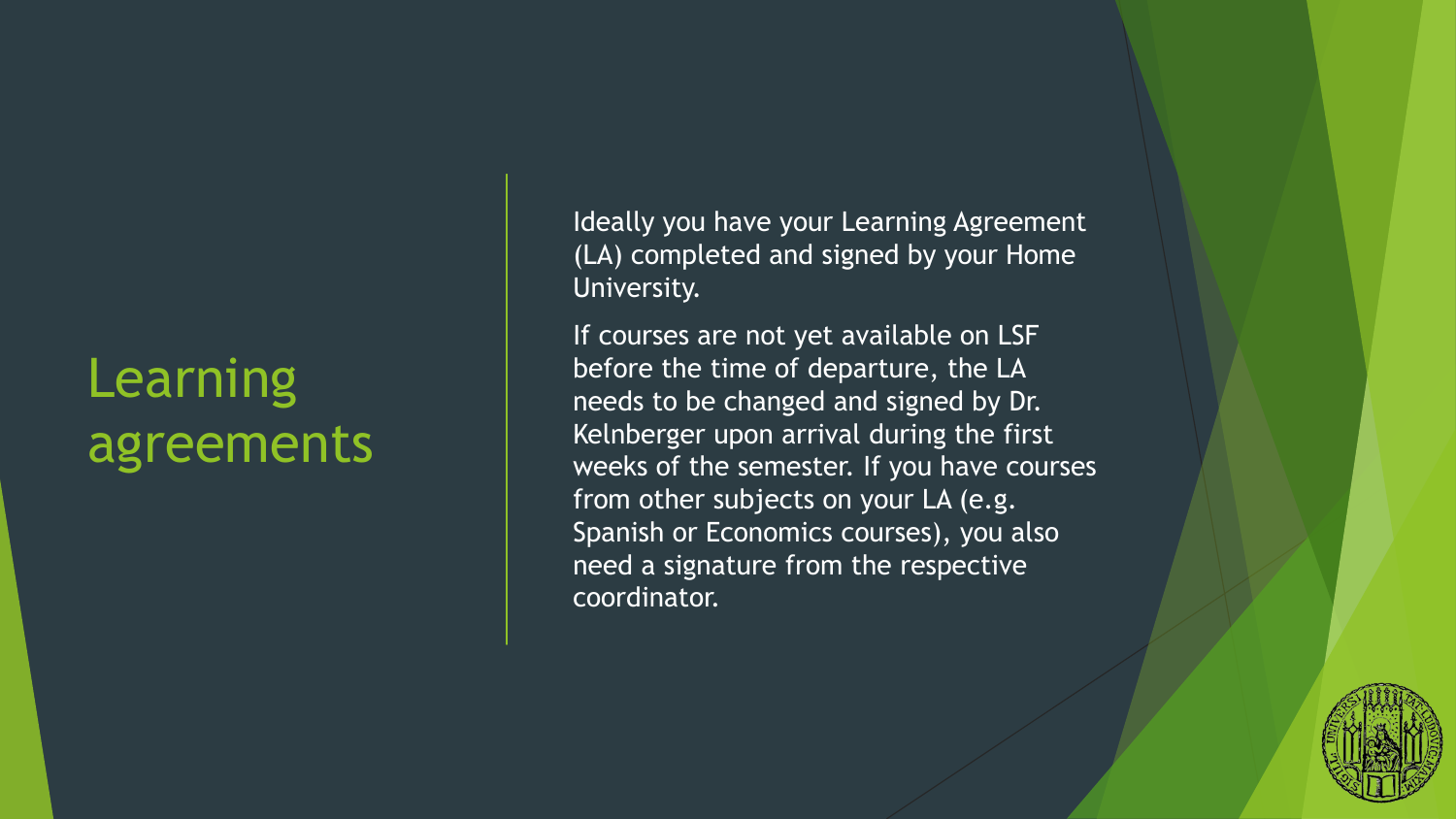## Registering for courses

To register for a course please contact the individual lecturer and ask for a place in their course. If they still have room for you, they will enter your name in the LSF participation list.

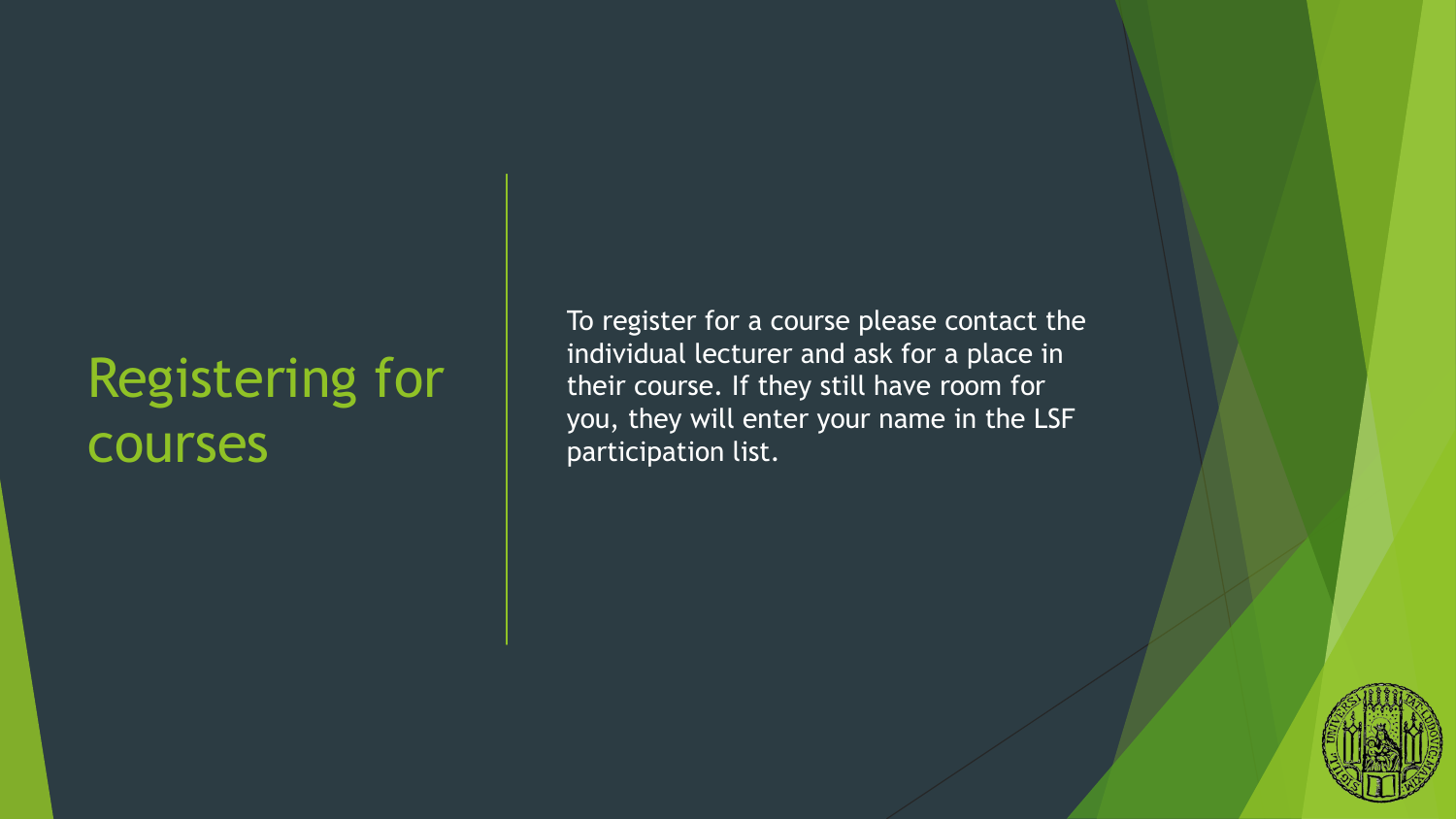### Exams

### **What kind of exams will I have to take?**

That depends on the course and on the teacher. Please ask the respective teacher of every course about the exam.

#### ▶ How do I register for exams?

Incoming students are automatically registered for exams when being entered to a course on LSF by the teacher.

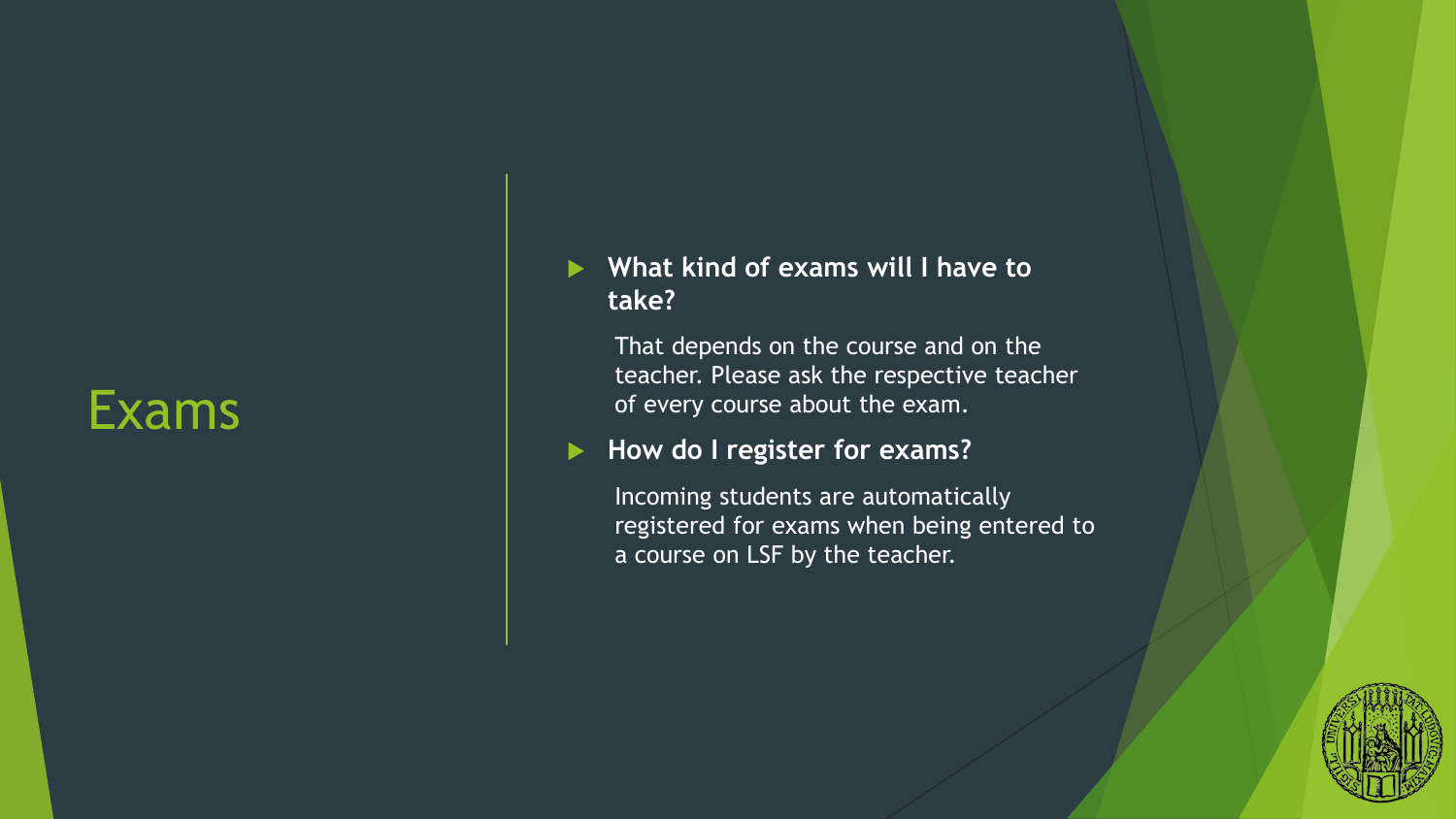

# More Admin

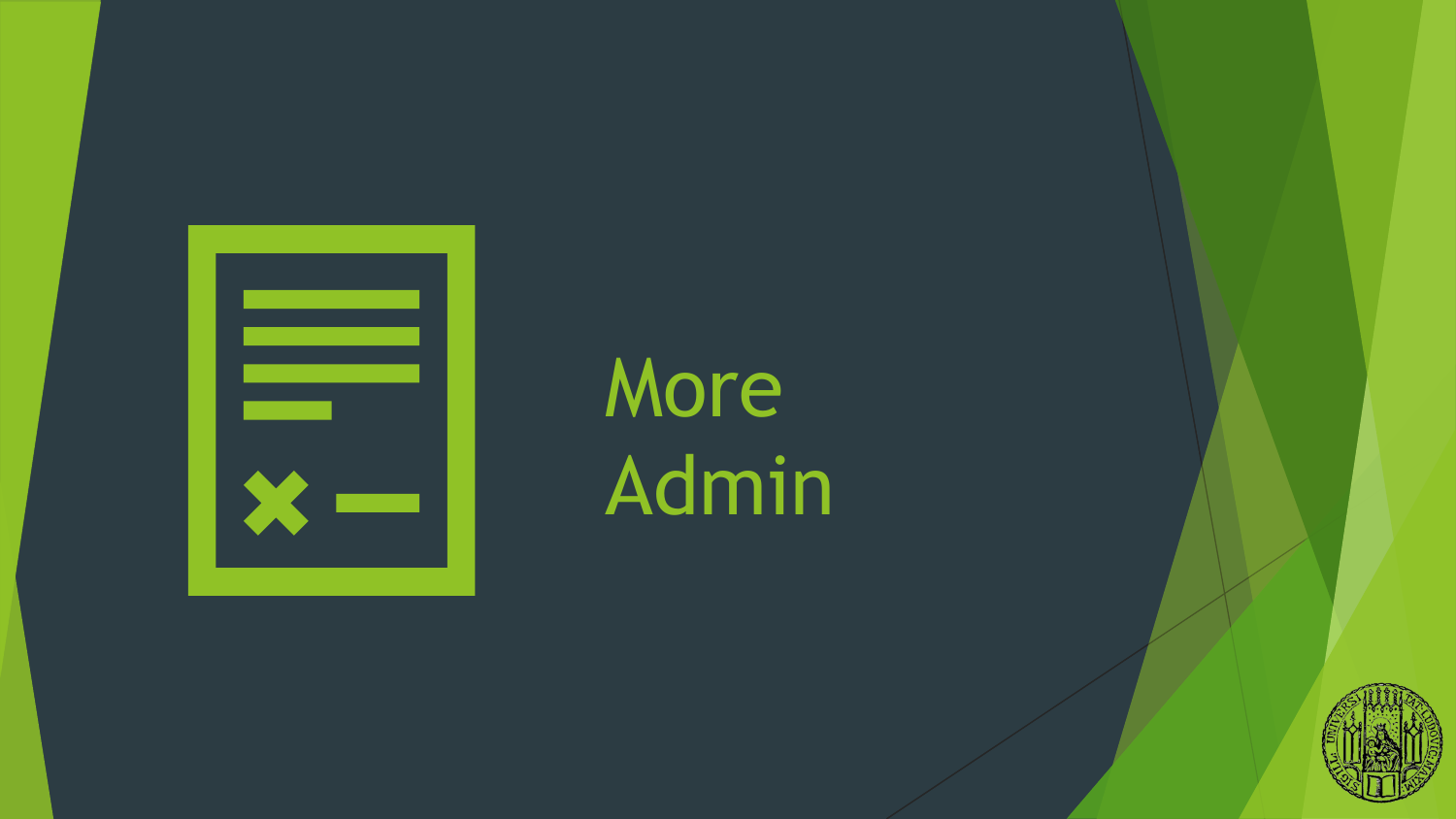# Transcript of records

- Your results (grades and ECTS points) will be entered into LSF by the individual lecturers.
- ▶ You can then generate your own Transcript of Records, which will be signed and sealed electronically.
- If you need a real signature and a real stamp or even need this document to be sent (in a sealed envelope) to your home university, the International Office can help you.

At the end of their stay, Erasmus students need to get a Transcript of Records as well as a Certificate of Stay available at the International Office.

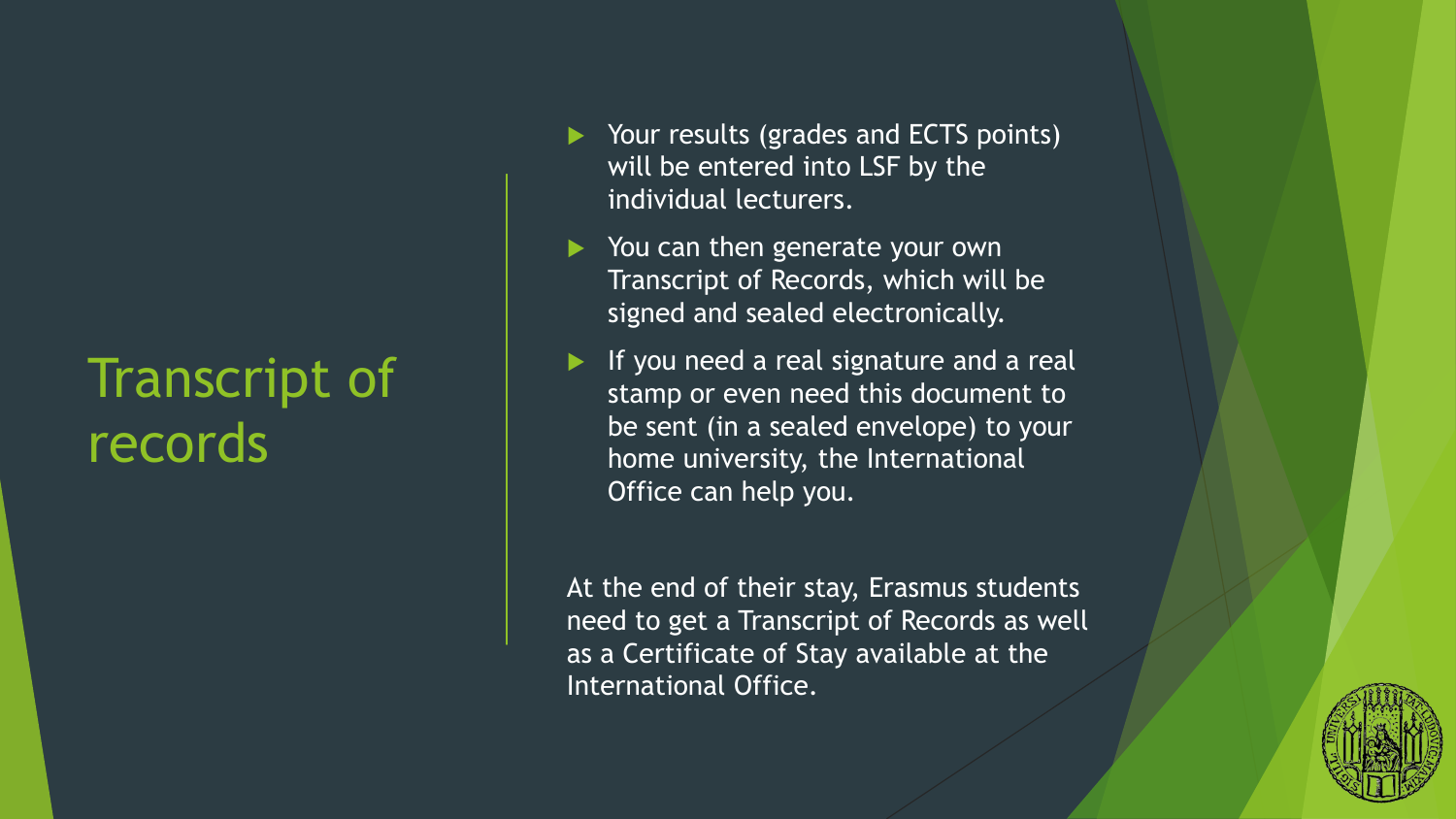# COVID 19

- $\blacktriangleright$  There is no reliable information available yet regarding the summer semester 2022.
- It is possible again to access the libraries by following the 3G regulations.